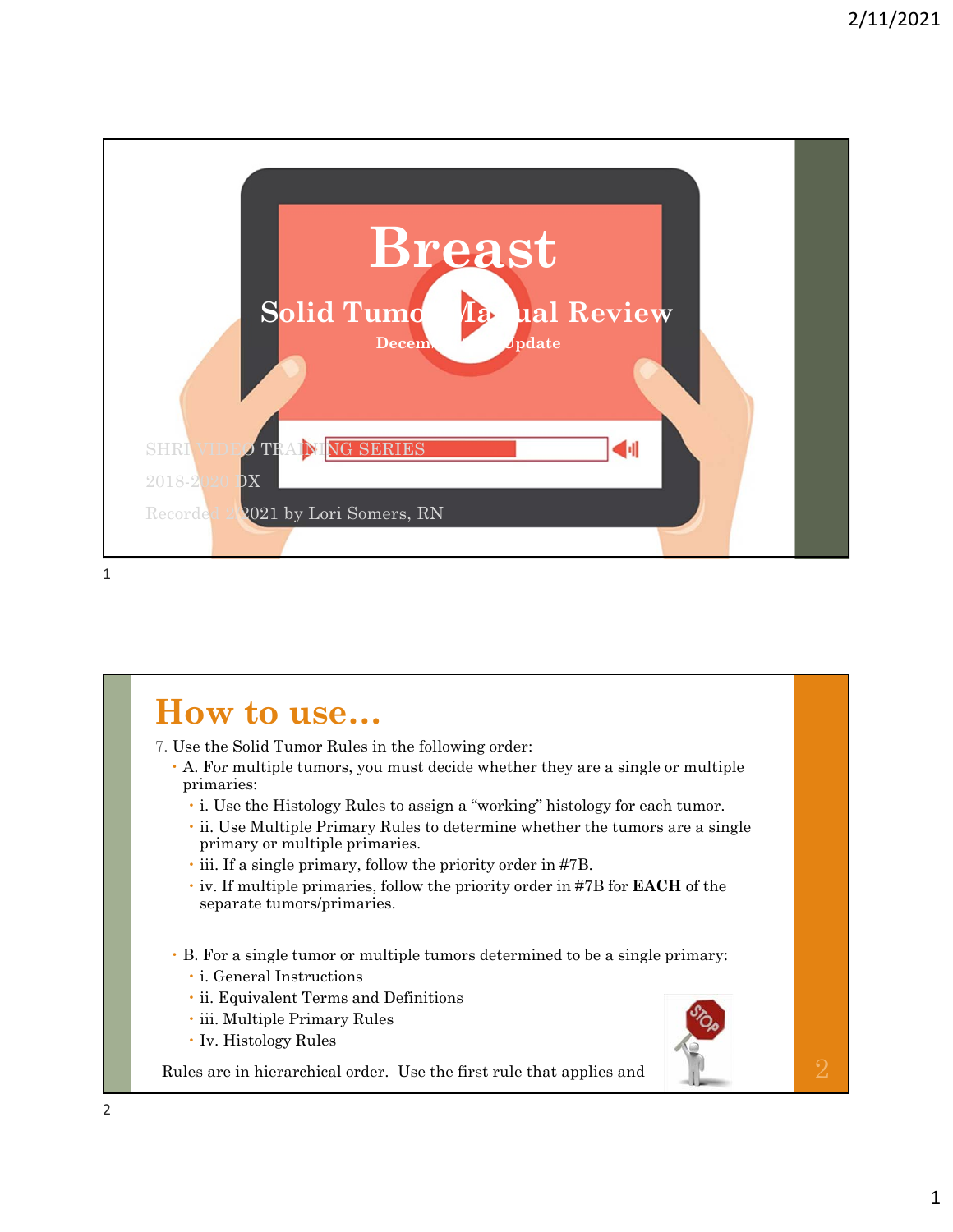

**Multiple primary rules do not apply to tumors described as metastases.**

#### **Breast changes from 2007 MPH Rules**

- 1. **NST** (No Special Type), mammary carcinoma NST, and carcinoma NST are the new terms for duct or ductal carcinoma. Previously, it was thought that carcinoma originated in the ducts or lobules of the breast, hence the names duct carcinoma and lobular carcinoma. Current thinking is that carcinoma originates in the "terminal duct lobular unit" therefore the preferred term is NST or carcinoma NST.
- 2. **Mammary** carcinoma is a synonym for carcinoma no special type (NST)/duct carcinoma not otherwise specified (NOS) 8500. It will no longer be coded as carcinoma NOS 8010.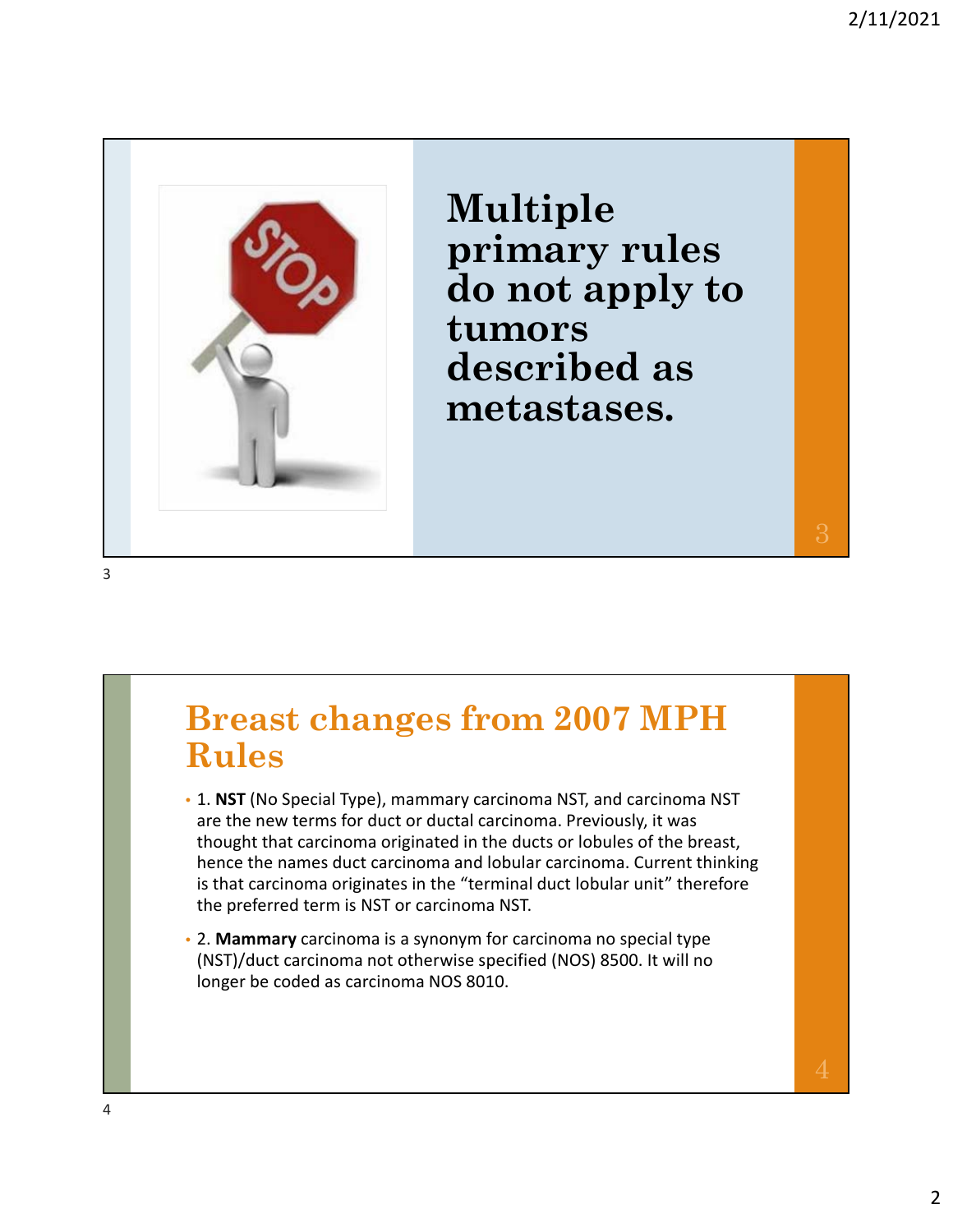#### **Breast changes from 2007 MPH Rules**

- 3. **DCIS**/Carcinoma NST in situ has a major classification change.
	- A. Subtypes/variant, architecture, pattern, and features ARE NOT CODED. The majority of in situ tumors will be coded to DCIS 8500/2.
	- B. It is very important to code the grade of all DCIS.
- 4. The invasive subtype/variant is coded ONLY when it comprises **greater than 90%** of the tumor. This change has been implemented in both the WHO and in the CAP protocols.
- 5. **New codes/terms** are identified by asterisks (\*) in the histology table in the Terms and Definitions.
- 6. Excerpt from the CAP Invasive Breast Protocol (page 17): "A modified list is presented in the protocol based on the most frequent types of invasive carcinomas and terminology that is in widespread usage.  $5\,$

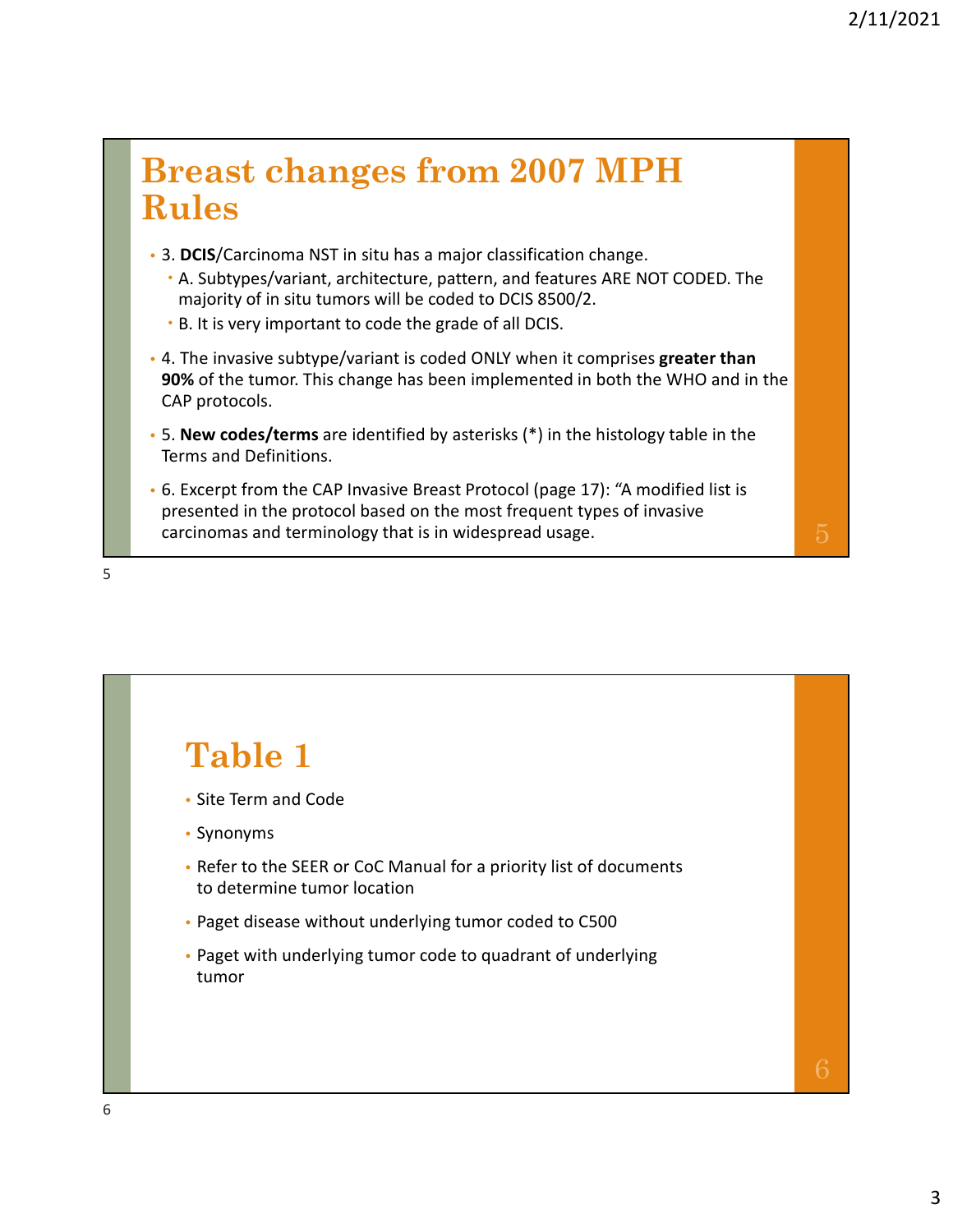# **Table 2** Combination Histologies • Specific Histologies, NOS and Subtype/Variants • Use as directed by rules • Columns and rows important • Last resort code – 8522 for mixed histologies Table 2 is used for two histologies. When greater than 2 histo, use last resort code 8522

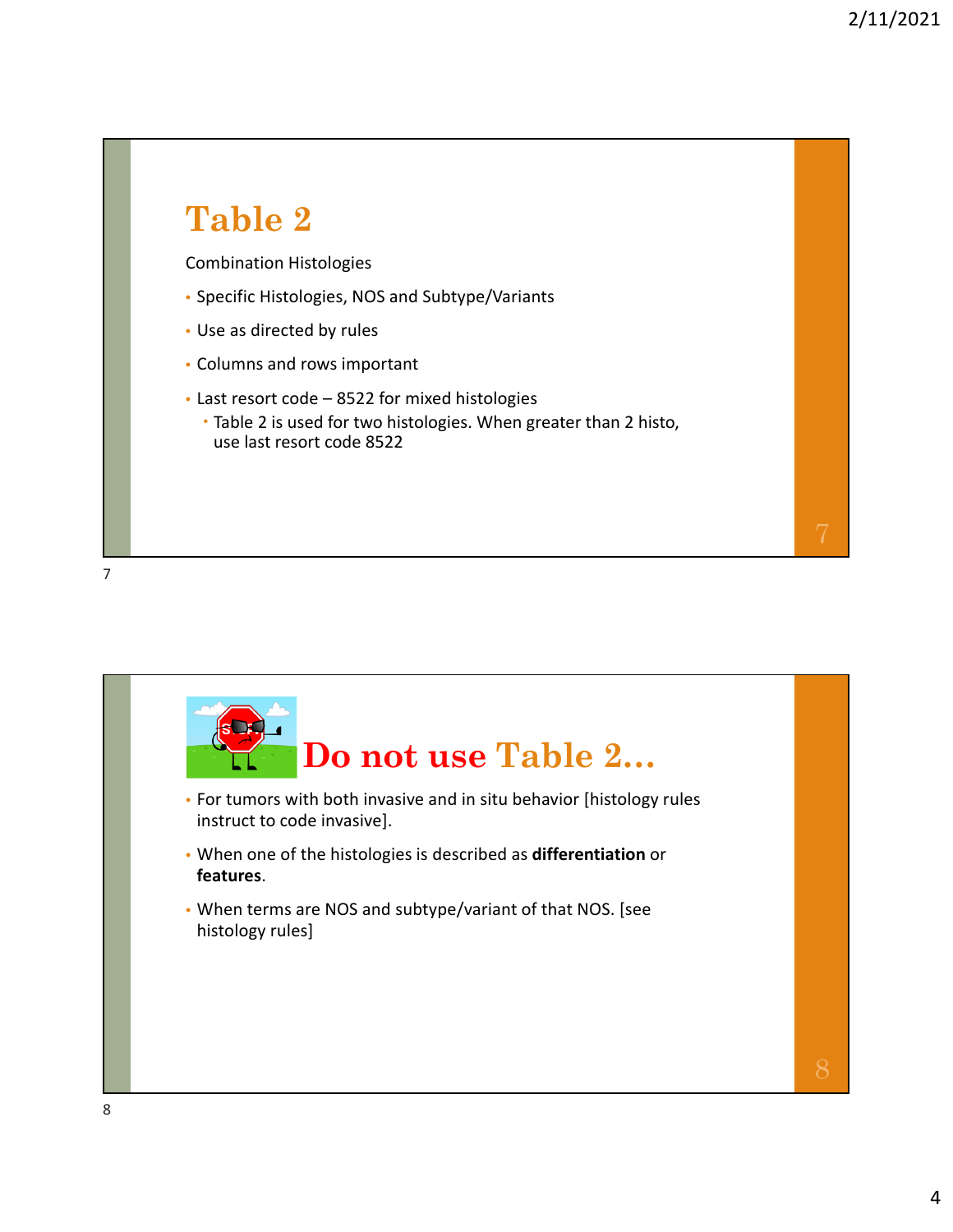#### **Table 2** • Per CAP protocol for invasive breast: Invasive carcinoma with ductal and lobular features (mixed type carcinoma) is the term used for ductal mixed with lobular 8522. Exception to H rules that disallow coding 'features' DO NOT USE 8522: • When dx carcinoma NST/duct carcinoma with lobular **differentiation** or carcinoma NST/duct carcinoma with lobular **features**.

9

#### **Table 3**

Specific Histologies, NOS & Subtypes/Variants

- Use as directed by histology rules
- Rare histologies may not be on table
- Table based on WHO 4<sup>th</sup> Ed breast tumors
- Behavior codes listed if only one possible (/2 or /3). If either possible, behavior code not listed. Code behavior from pathology. [i.e. pleomorphic carcinoma 8022/3]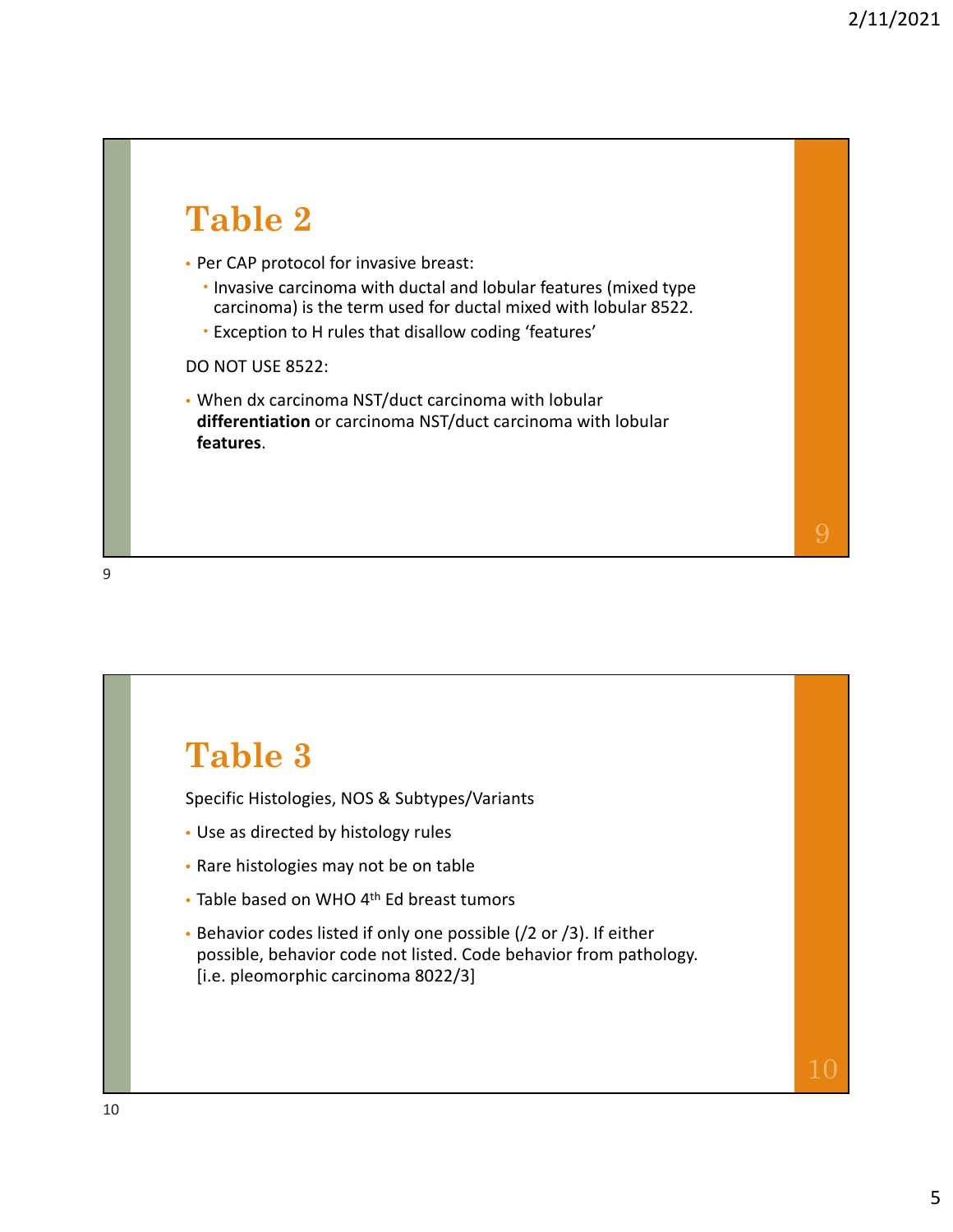

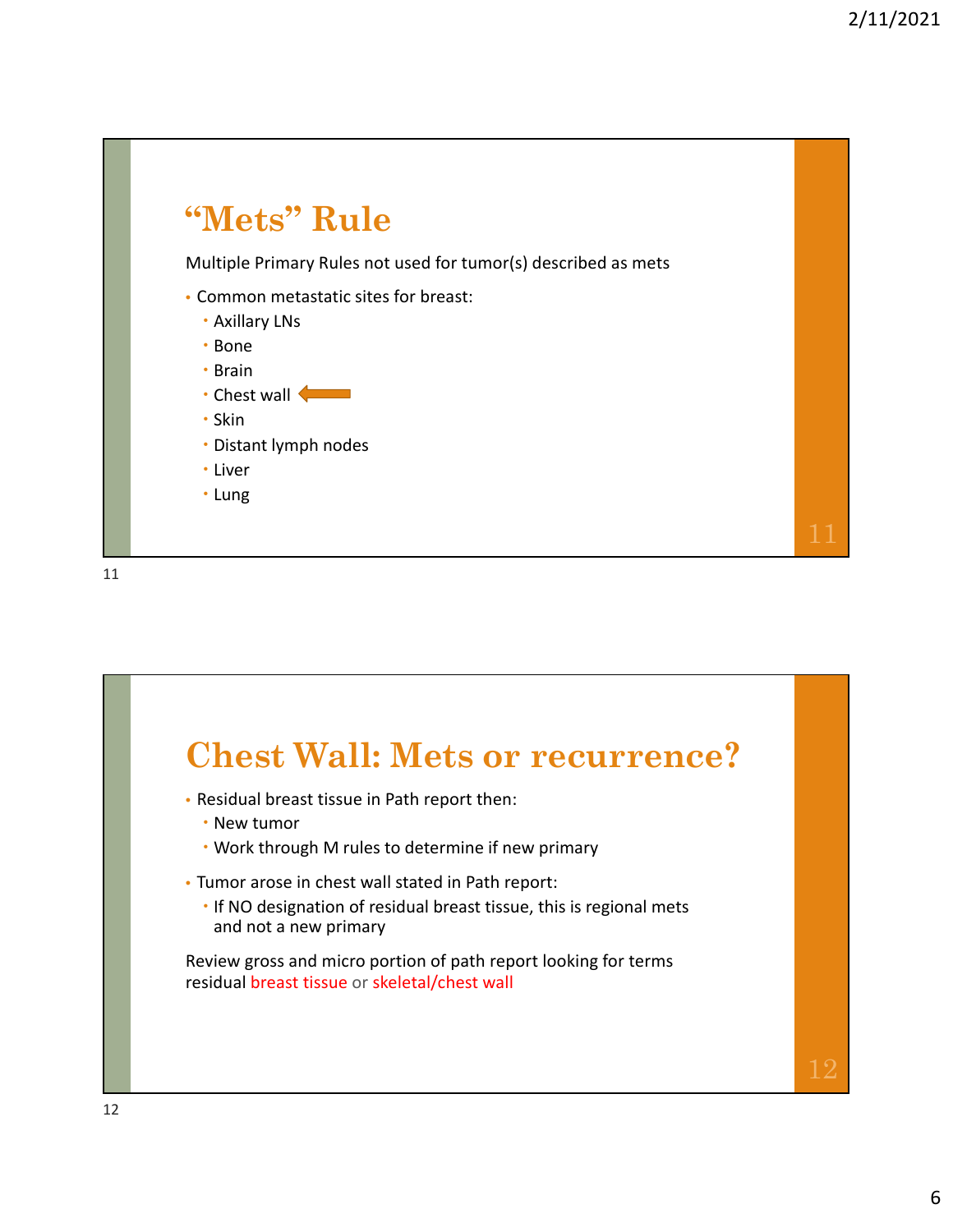

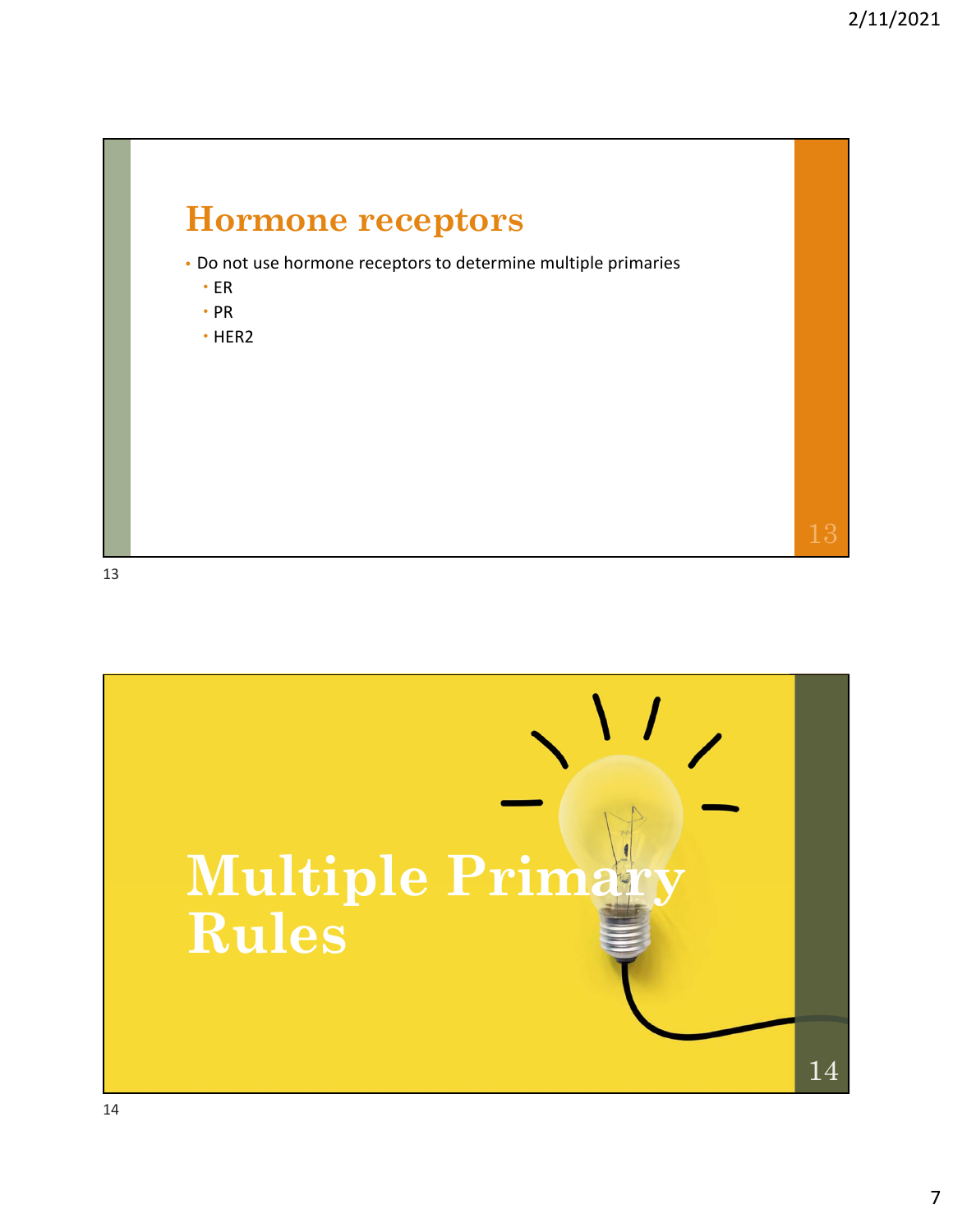

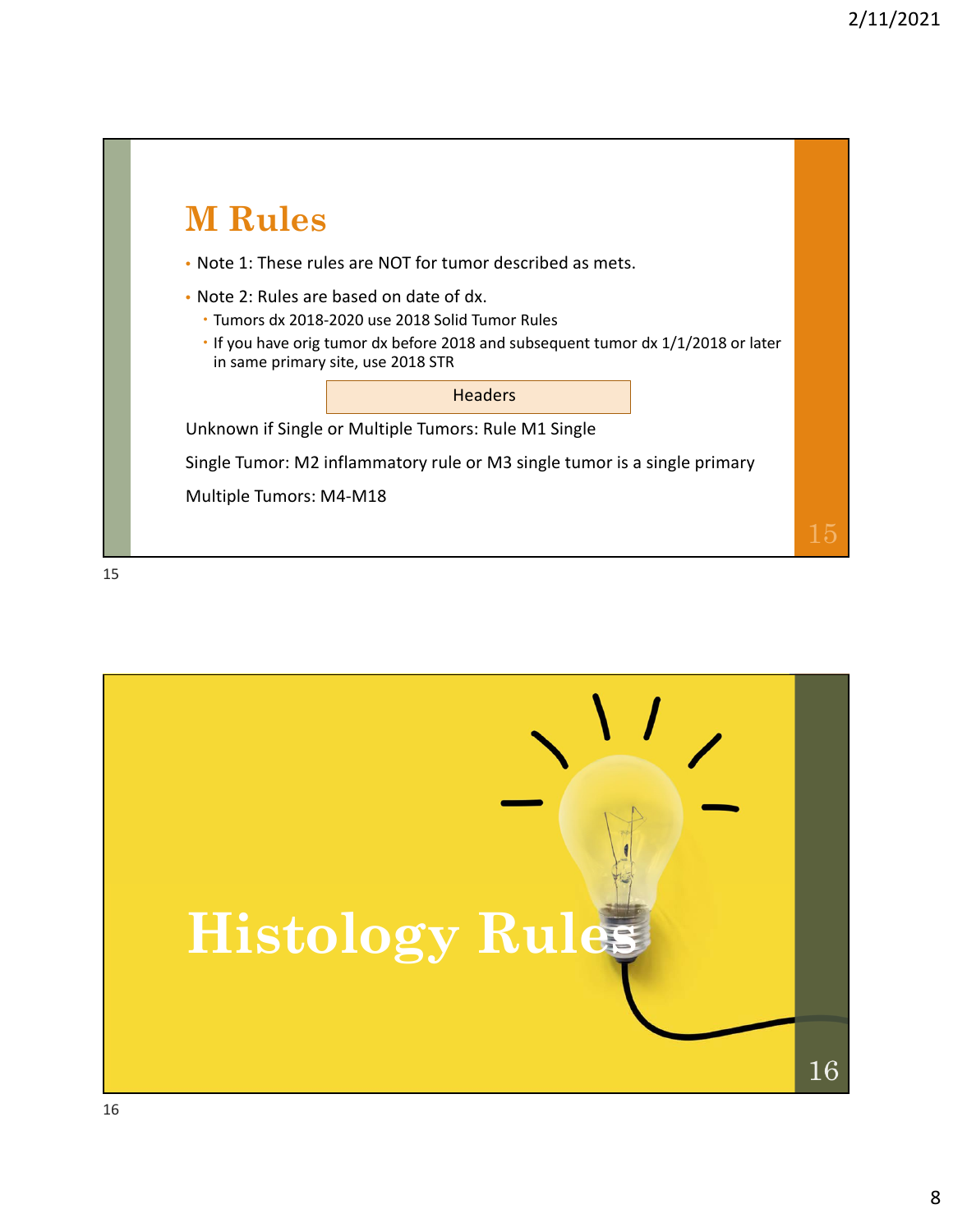#### **Histology Rules**

• Note: Only code **differentiation** or **features** when there is a specific code for the NOS with differentiation or the NOS with features in Table 2 or Table 3 or the ICDO and all updates. This applies to single and multiple histologies.

#### **IMPORTANT!!!**

Note 1: Rules for coding breast histology are different from histology coding rules for all other sites.

#### **DO NOT USE THESE RULES FOR ANY OTHER SITE THAN BREAST.**

Note 2: Only use this section for one or more histologies within a single tumor.

Note 3: Do not use this section in place of Histology Rules.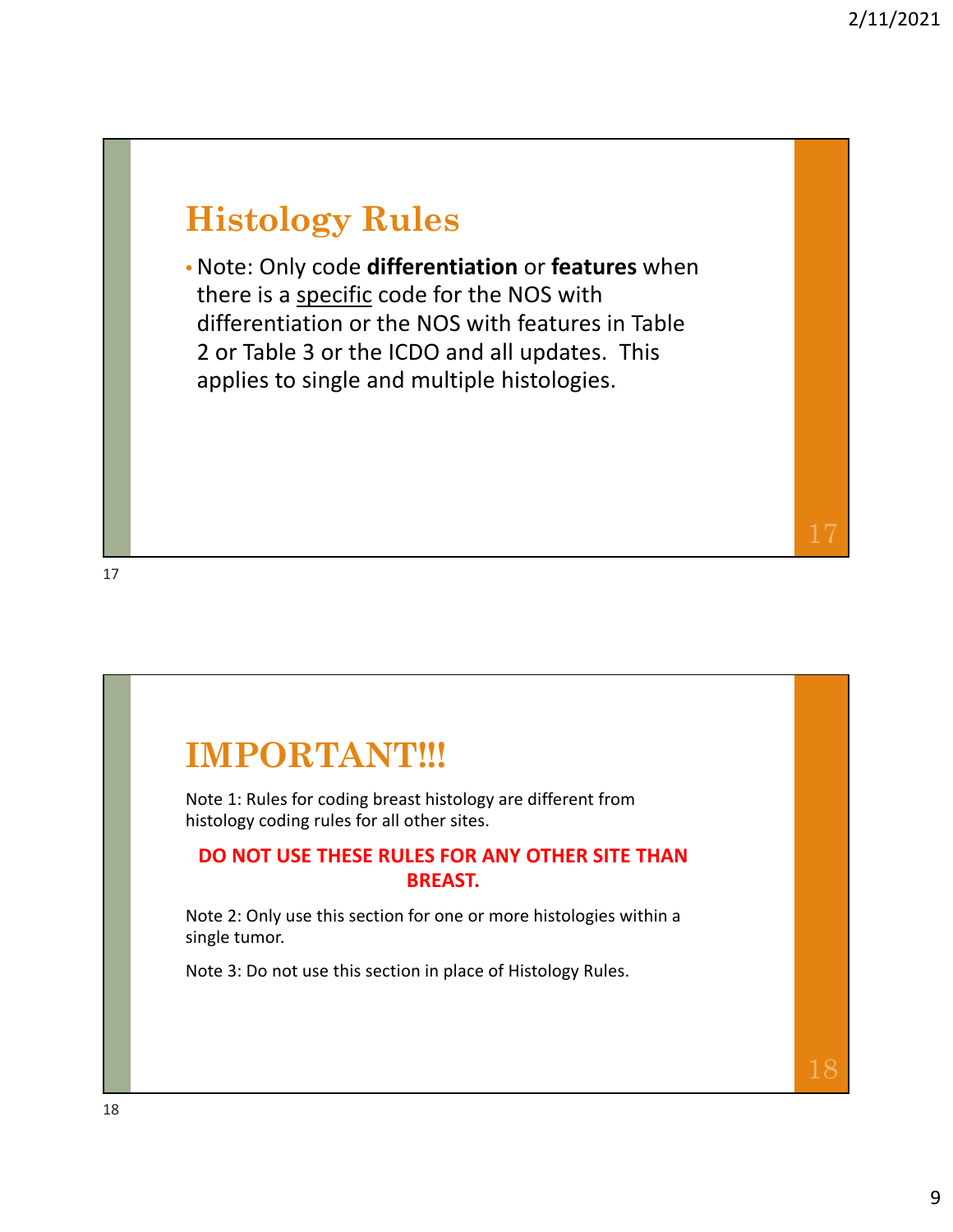

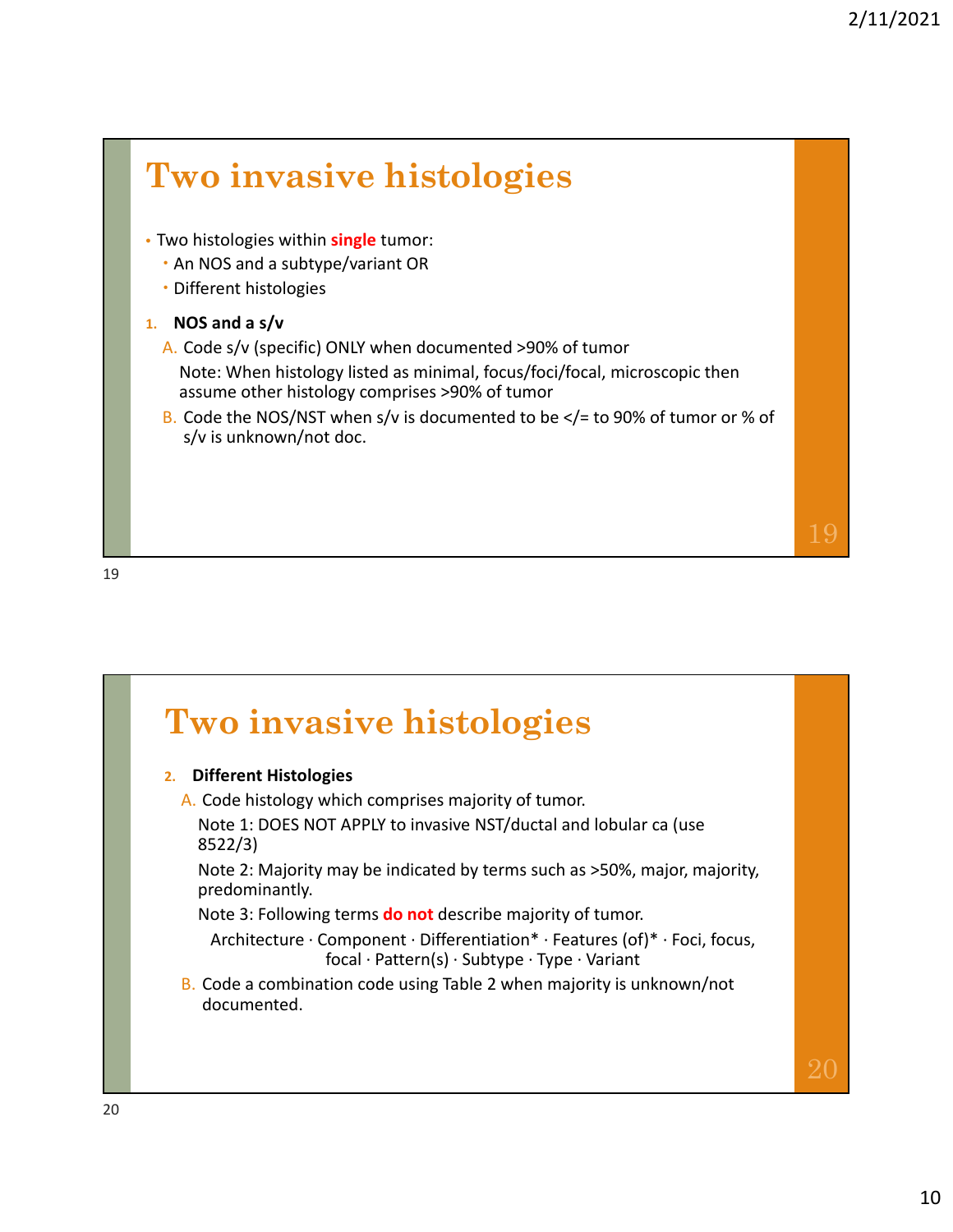### **Apocrine**

- Do not code apocrine carcinoma when the dx specifies apocrine differentiation or features.
- **Apocrine differentiation** is frequently present in:
	- Carcinoma NST/duct carcinoma
		- Subtype/variants of carcinoma NST/duct
	- Lobular carcinoma NOS
		- Pleomorphic lobular CIS

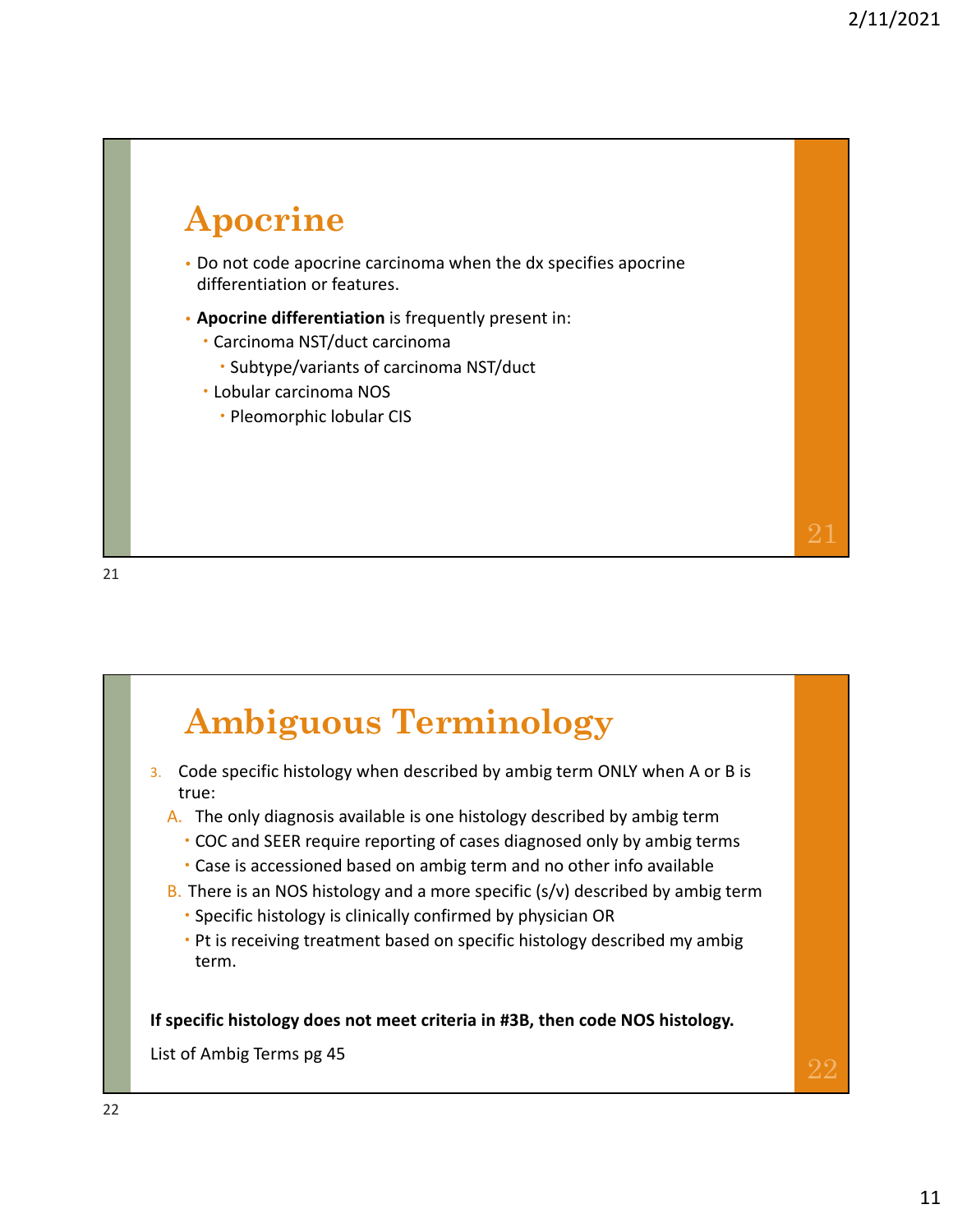



- 1. Tissue or path report from primary site
	- A. Addendum
	- B. Final dx
	- C. CAP
- 2. Cytology (FNA or nipple discharge)
- 3. Tissue/path from metastatic site
- 4. Radiography (not reliable identifying spec histologies)
- 5. Physician: when none of the above are available.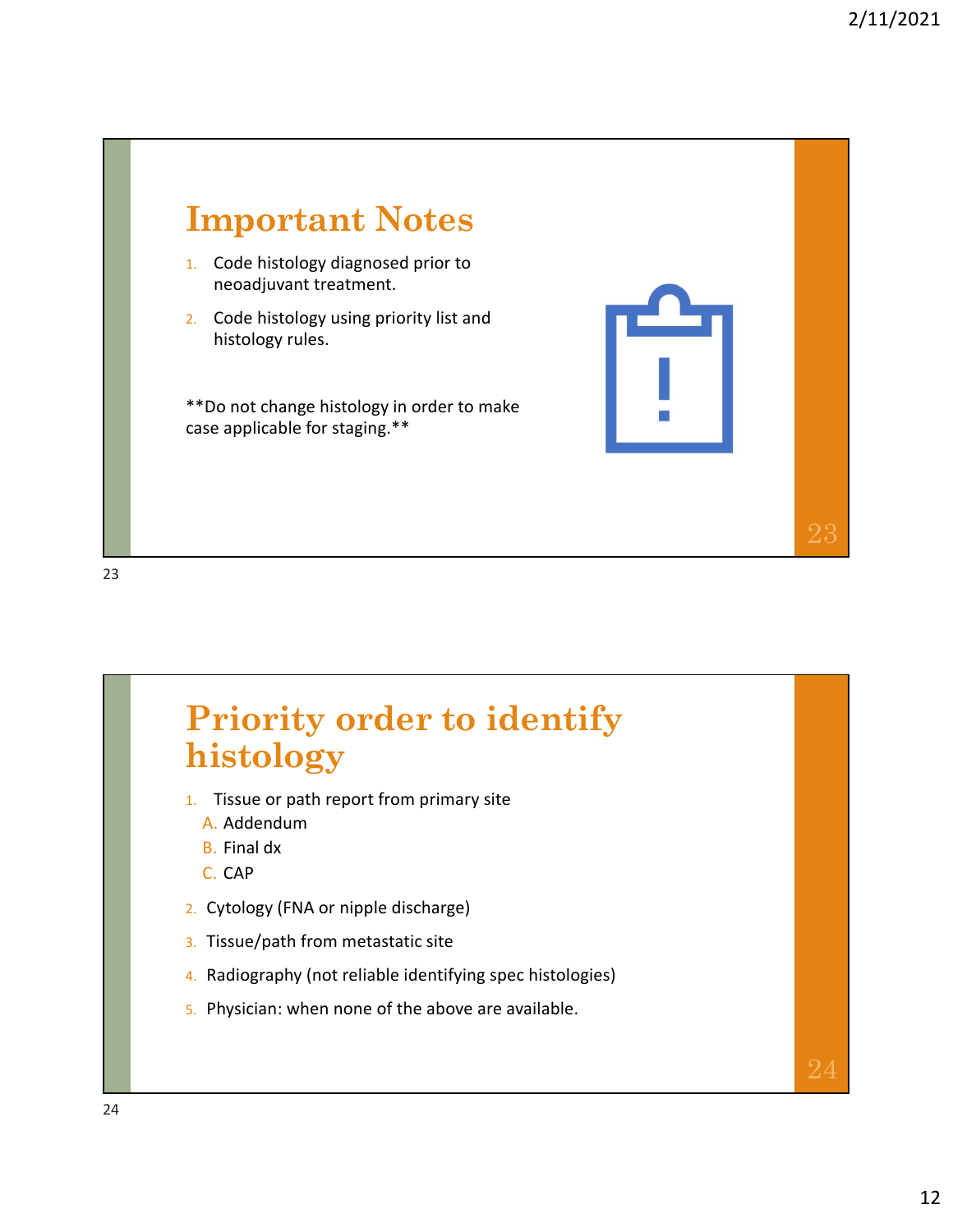

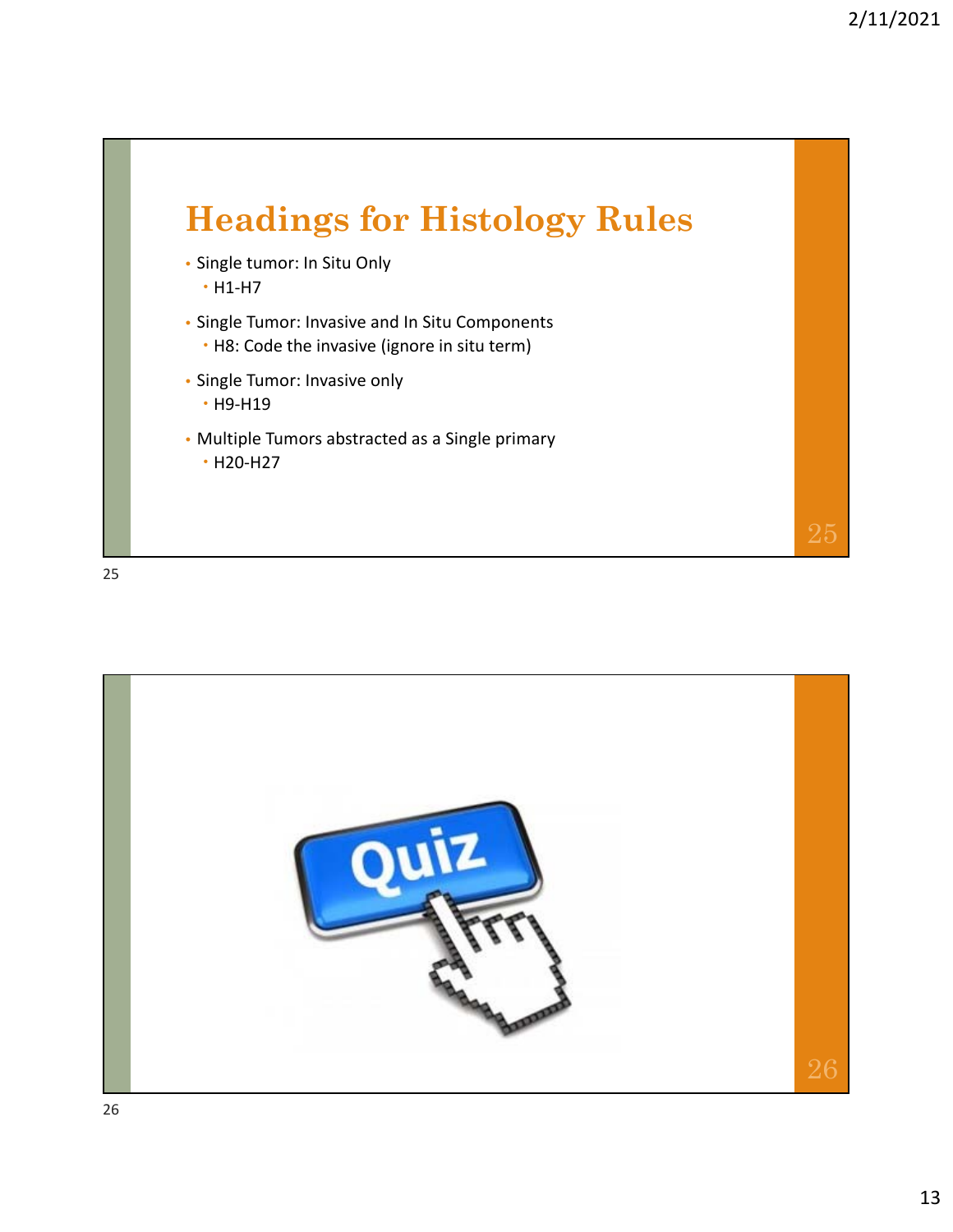#### **Case #1**

6/8/20 Screening mammo: 2.5 cm progressive retroareolar focal asymmetry on the right. 6/22/20 US Breast: 2.7 cm lobulated predominantly solid mass at 11:00 rt periareolar breast.

Procedures:

6/28/20 US guided Rt breast bx.

7/17/20 Rt breast lumpectomy with Rt SLNB.

7/27/20 Re-excision rt nipple and margins.

Pathology:

6/28/20 Rt breast 11:00 bx: Mucinous (colloid) carcinoma. 7/17/20 Rt breast lumpectomy with Rt SLNB: 35 mm invasive mucinous carcinoma, grade 2. No DCIS. Positive margins. No LVI. 0/1 SLN. pT2N0. 7/27/20 Re-excision of margins: Paget's disease of nipple. Margins neg.

27

## **Answers**

Case #1 Paget

| Field                     | Code | Resource/Rule |
|---------------------------|------|---------------|
| <b>How Many Primaries</b> |      |               |
| <b>Primary Site</b>       |      |               |
| <b>Histology</b>          |      |               |
| <b>Primary Site</b>       |      |               |
| <b>Histology</b>          |      |               |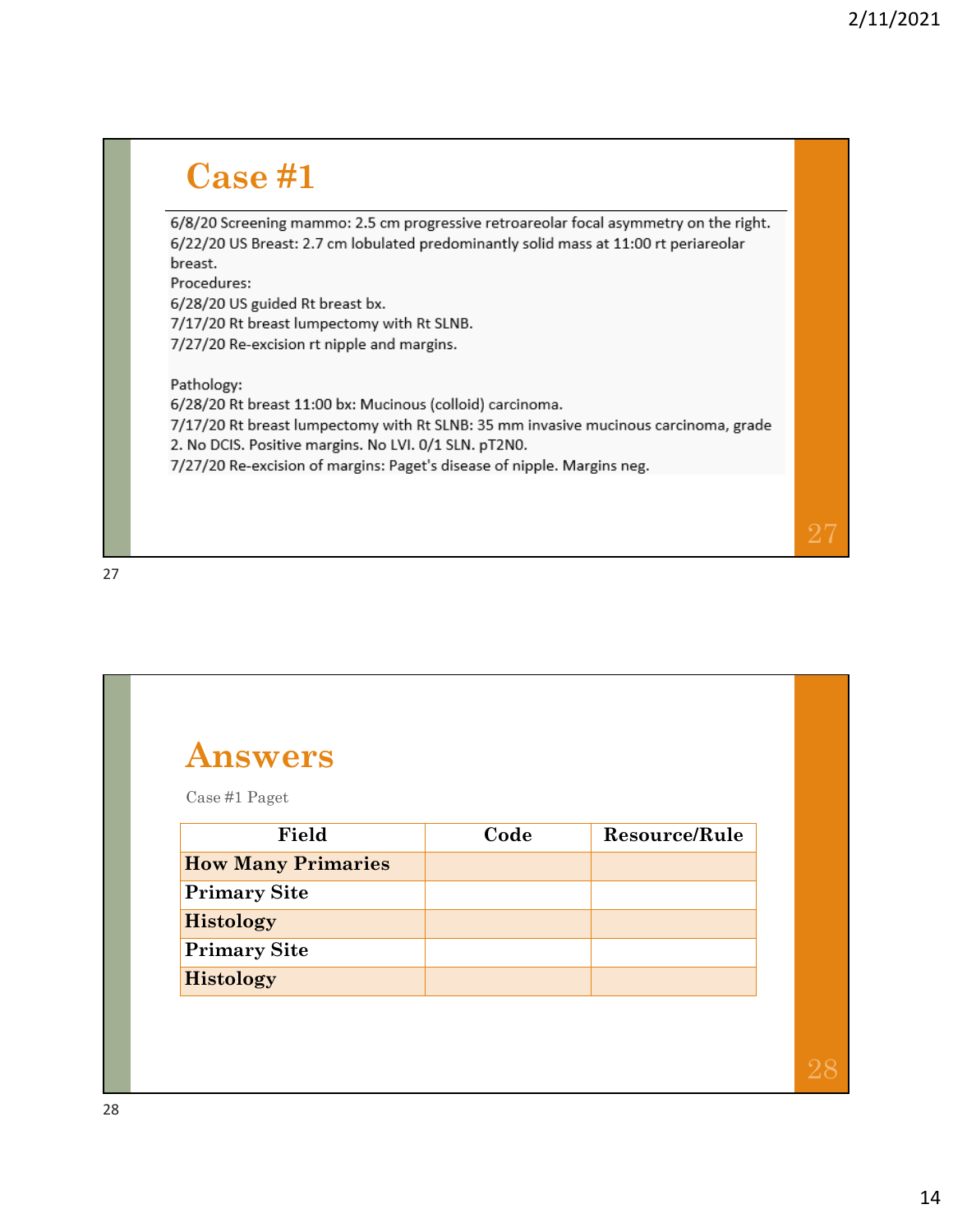#### **Case #2**

IMAGING: 2/7/20 Bil mammo: Microcalcifications UOQ LT breast. Mildly enlarged LT axillary LN. LT breast U/S: 13-mm mass 3 o'clock. 2.7-cm enlarged LT Abnl axillary LN, likely adjacent 9-mm Abnl LN. Bx recommended of presumed CA 3 o'clock and mets axillary LN.

2/8/20 Bil breast MRI: LT breast coalescing masses posterior central 6-cm, separate 11-mm enhancing mass 6 o'clock suspicious for CA; tumor extension into nipple, associated dermal involvement. Diffuse skin thickening. At least 5 LT enlarged axillary LNS, largest 3-cm suspicious for mets. RT breast/LN Neg.

2/14/20 MRI brain: Neg.

2/17/20 PET: Known inflammatory CA extends to skin, involves nipple, 1-2 o'clock adjacent skin. Malignant LT axillary LAD 1.8-cm. Additional borderline indeterminate LNS high LT axilla posterior to pectoralis minor muscle. Otherwise Neg.

3/4/20 CT Chest: Known inflammatory breast CA with skin thickening, malignant-appearing enlarged 2.5-cm LT axillary LN.

PROCEDURE: 2/8/20 U/S-guided LT breast BX of 12 o'clock mass noting 2 masses identified NOS; LT axillary LN Bx x1 (not documented as a SLN).

2/9/20 Bx LT nipple skin and of skin below LT nipple.

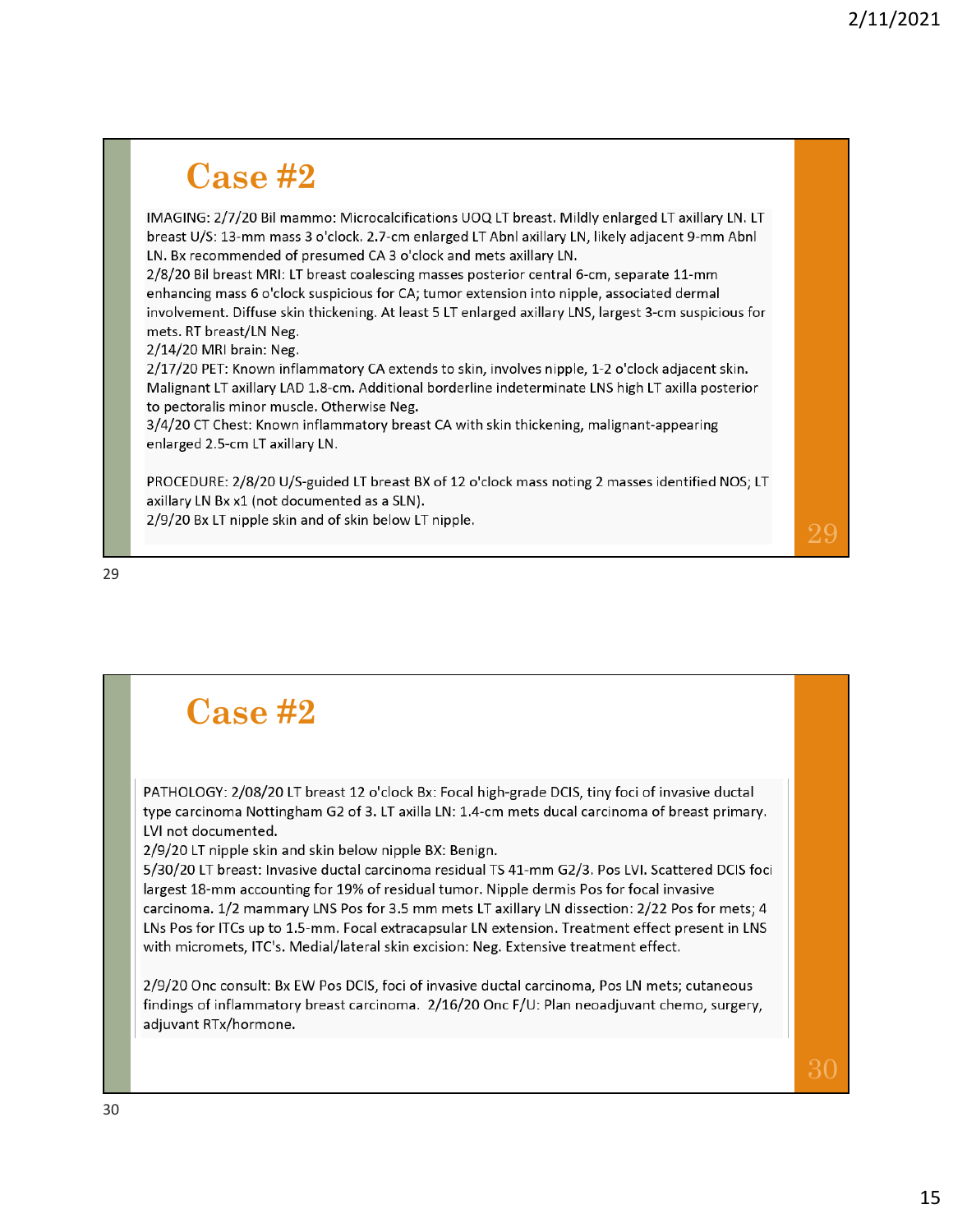| <b>Answers</b><br>Case #2 IBC |      |               |  |
|-------------------------------|------|---------------|--|
| Field                         | Code | Resource/Rule |  |
| <b>How Many Primaries</b>     |      |               |  |
| <b>Primary Site</b>           |      |               |  |
| <b>Histology</b>              |      |               |  |
| <b>Primary Site</b>           |      |               |  |
| <b>Histology</b>              |      |               |  |

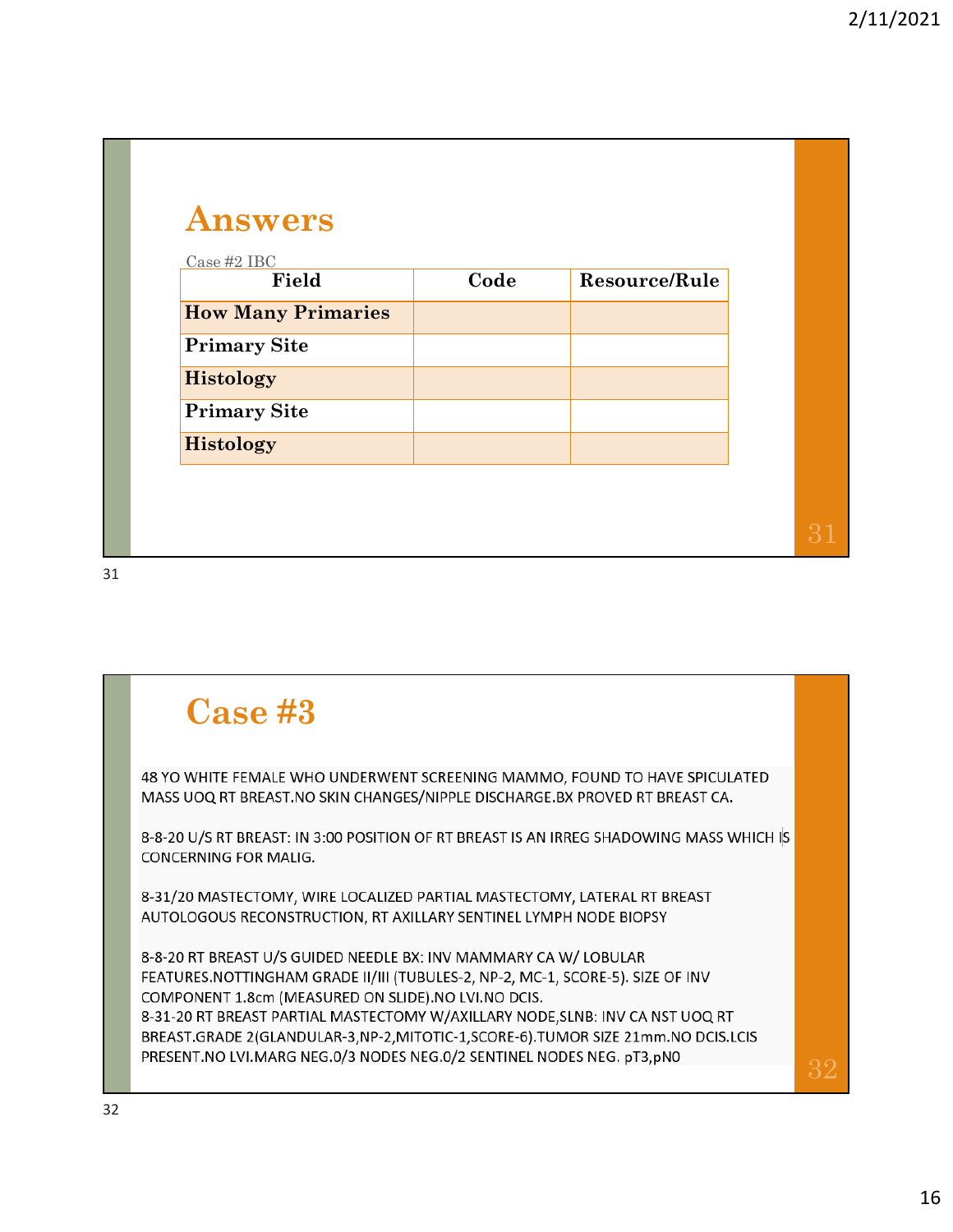| $\text{Case } \#3$        |      |               |  |
|---------------------------|------|---------------|--|
| Field                     | Code | Resource/Rule |  |
| <b>How Many Primaries</b> |      |               |  |
| <b>Primary Site</b>       |      |               |  |
| Histology                 |      |               |  |
| <b>Primary Site</b>       |      |               |  |
| <b>Histology</b>          |      |               |  |

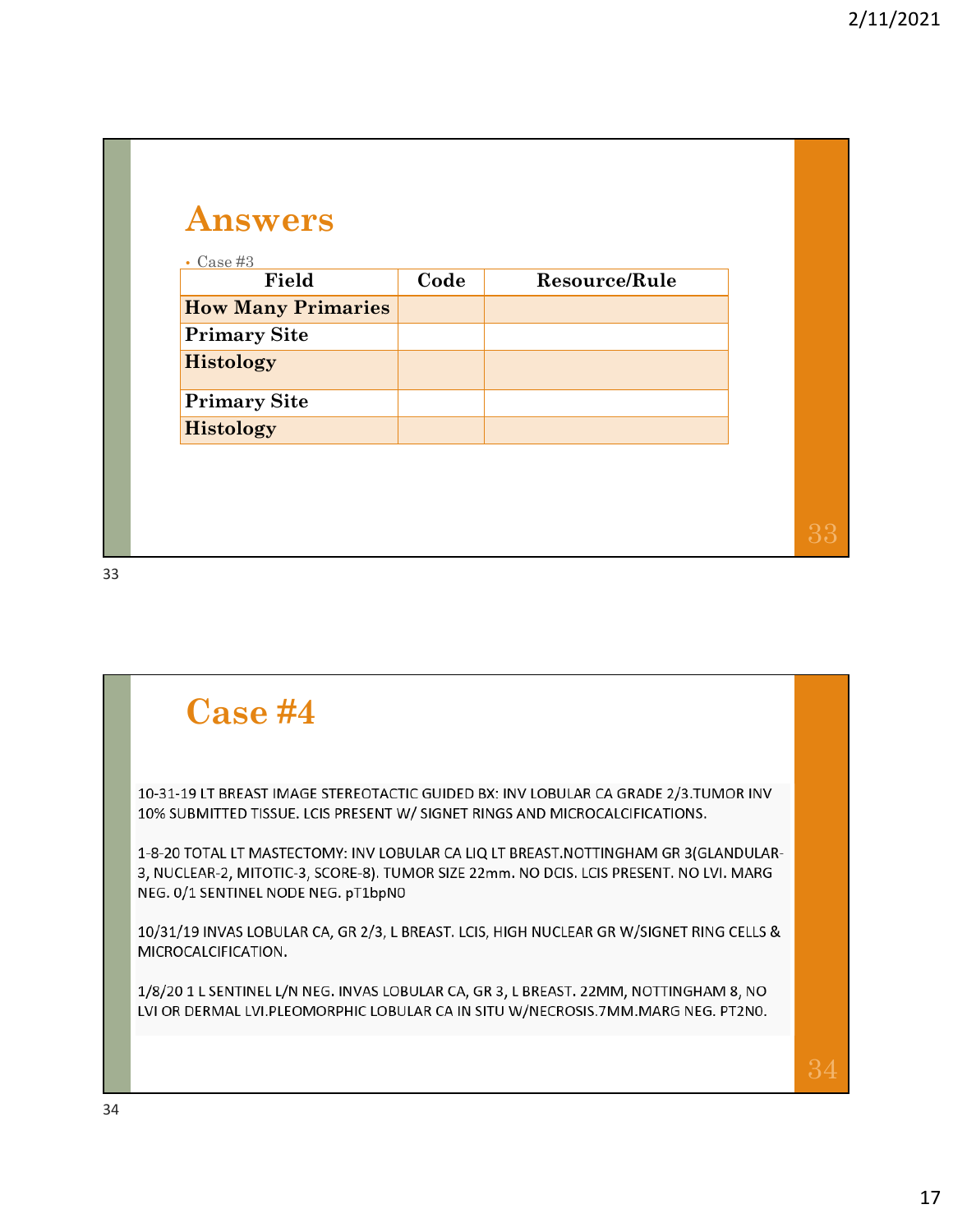| $\text{Case}~\#4$<br>$\bullet$ |      |               |  |
|--------------------------------|------|---------------|--|
| Field                          | Code | Resource/Rule |  |
| <b>How Many Primaries</b>      |      |               |  |
| <b>Primary Site</b>            |      |               |  |
| <b>Histology</b>               |      |               |  |
| <b>Primary Site</b>            |      |               |  |
| <b>Histology</b>               |      |               |  |